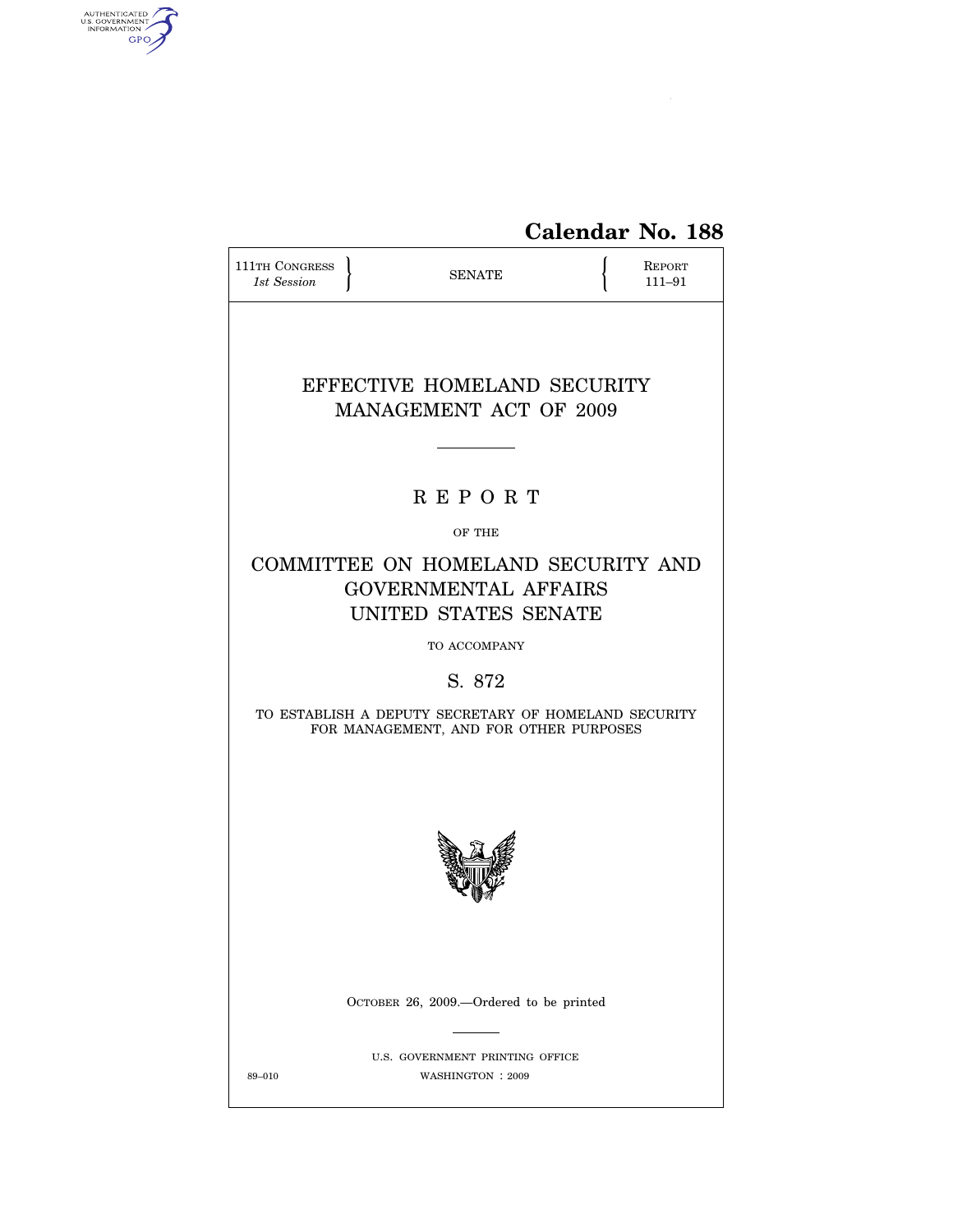## COMMITTEE ON HOMELAND SECURITY AND GOVERNMENTAL AFFAIRS

JOSEPH I. LIEBERMAN, Connecticut, *Chairman*  CARL LEVIN, Michigan DANIEL K. AKAKA, Hawaii THOMAS R. CARPER, Delaware MARK L. PRYOR, Arkansas MARY L. LANDRIEU, Louisiana CLAIRE MCCASKILL, Missouri JON TESTER, Montana ROLAND W. BURRIS, Illinois PAUL G. KIRK, JR., Massachusetts

SUSAN M. COLLINS, Maine TOM COBURN, Oklahoma JOHN MCCAIN, Arizona GEORGE V. VOINOVICH, Ohio JOHN ENSIGN, Nevada LINDSEY GRAHAM, South Carolina ROBERT F. BENNETT, Utah

MICHAEL L. ALEXANDER, *Staff Director*  KEVIN J. LANDY, *Chief Counsel*  CHRISTIAN J. BECKNER, *Professional Staff Member*  EVAN W. CASH. *Professional Staff Member, Subcommittee on Oversight of Government Management, the Federal Workforce, and the District of Columbia*  BRANDON L. MILHORN, *Minority Staff Director and Chief Counsel*  AMANDA WOOD, *Minority Director for Governmental Affairs*  TARA L. SHAW, *Minority Counsel, Subcommittee on Oversight of Government Management, the Federal Workforce, and the District of Columbia*  TRINA DRIESSNACK TYRER, *Chief Clerk*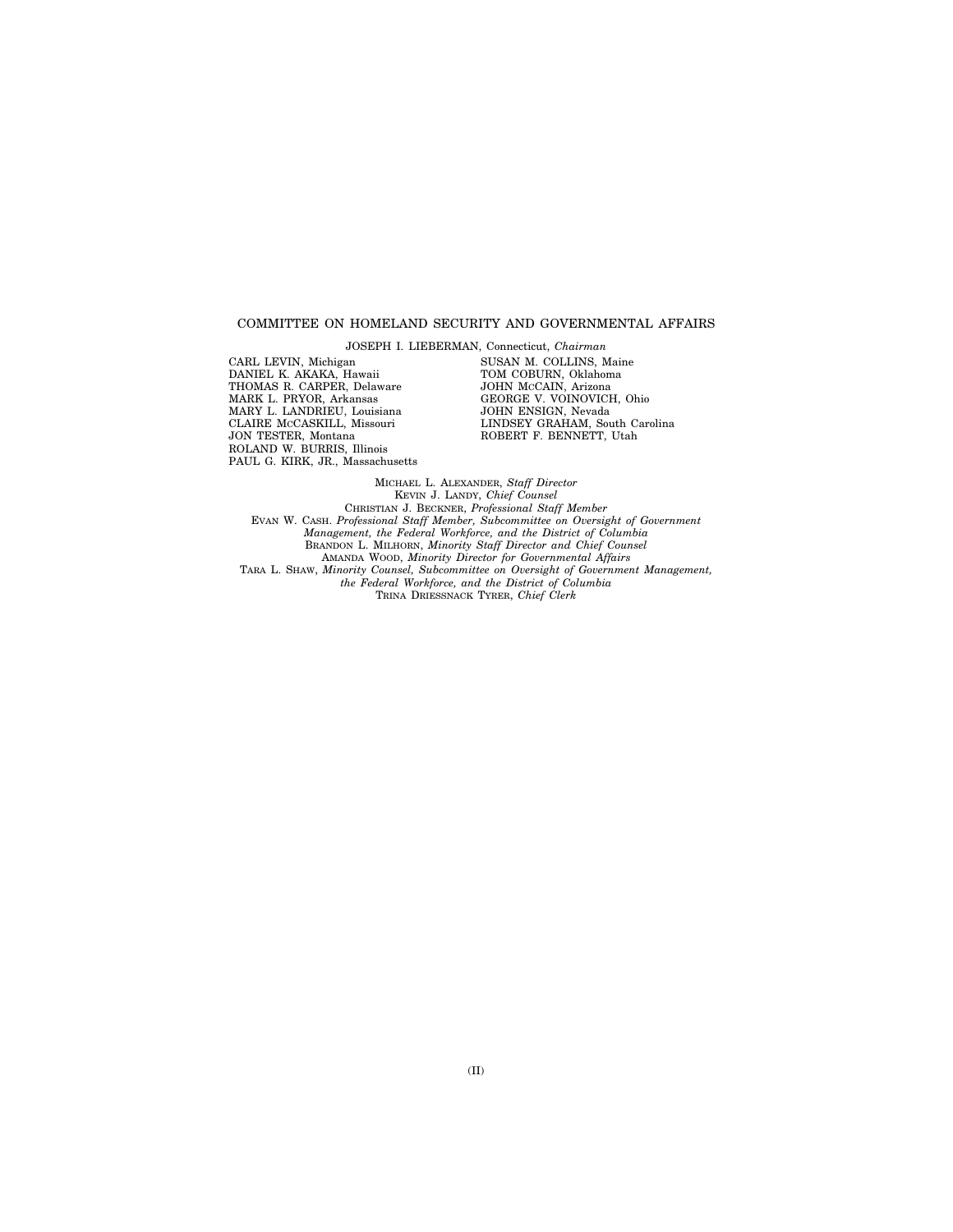# **Calendar No. 188**

| 111th Congress | <b>SENATE</b> | <b>REPORT</b> |
|----------------|---------------|---------------|
| 1st Session    |               | $111 - 91$    |

## EFFECTIVE HOMELAND SECURITY MANAGEMENT ACT OF 2009

OCTOBER 26, 2009.—Ordered to be printed

Mr. LIEBERMAN, from the Committee on Homeland Security and Governmental Affairs, submitted the following

# R E P O R T

## [To accompany S. 872]

The Committee on Homeland Security and Governmental Affairs, to which was referred the bill (S. 872) to establish a Deputy Secretary of Homeland Security for Management, and for other purposes, having considered the same, reports favorably thereon with an amendment and recommends that the bill, as amended, do pass.

## **CONTENTS**

## I. PURPOSE AND SUMMARY

The purpose of S. 872 is to establish a Deputy Secretary of Homeland Security for Management and provide a five-year term for that position. S. 872 would eliminate the current Under Secretary for Management position at the Department of Homeland Security, and create instead a Deputy Secretary of Homeland Security for Management. The Deputy Secretary for Management would have a five year term in order to provide management continuity at the Department during times of transition, although the President could remove the Deputy Secretary for Management for unsatisfactory performance if the President communicated the reasons for the Deputy Secretary for Management's removal to Congress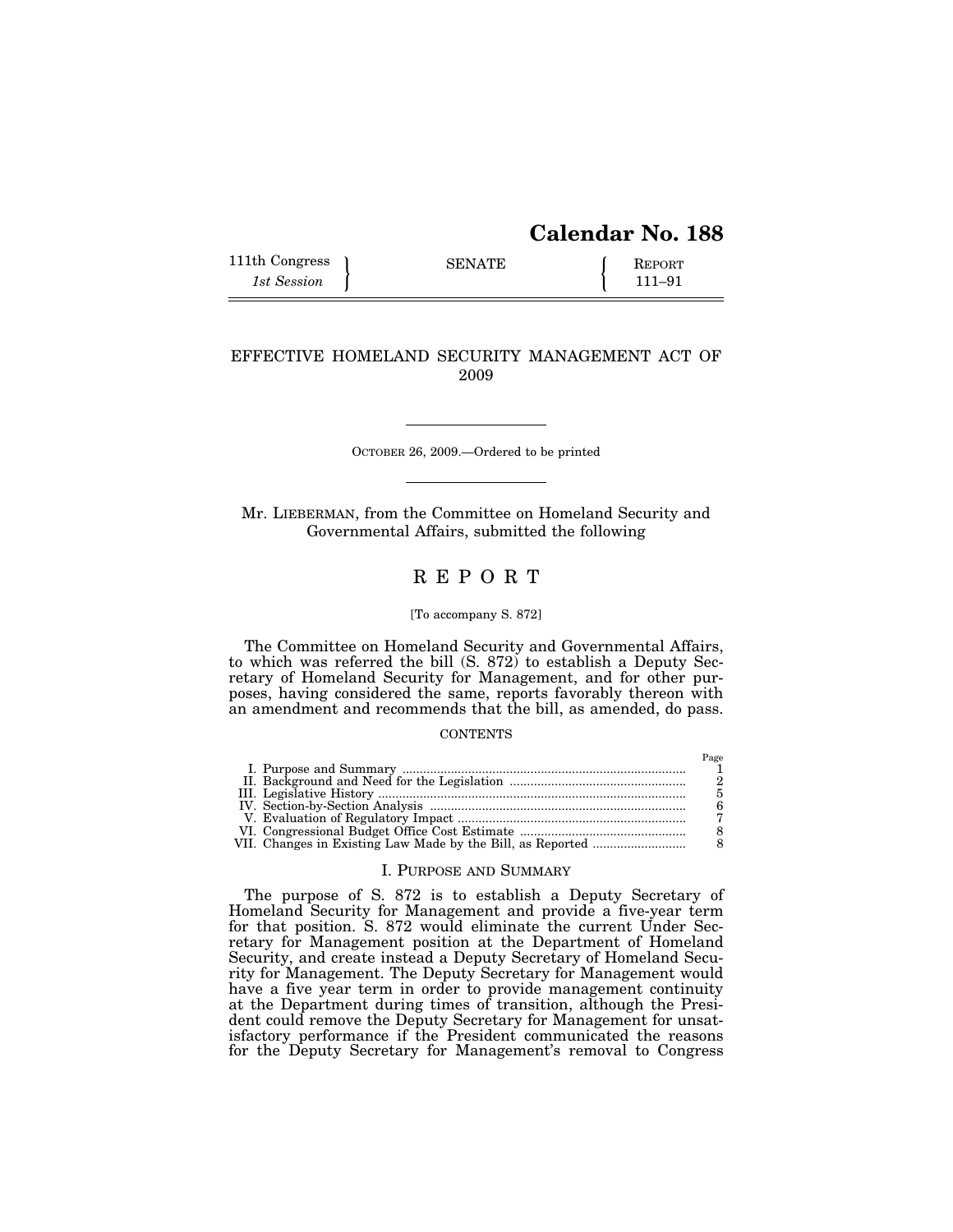before that removal occurred. The bill would preserve the current authorities of the Secretary of Homeland Security and the Deputy Secretary of Homeland Security.

### II. BACKGROUND AND NEED FOR THE LEGISLATION

#### A. MANAGEMENT CHALLENGES AT DHS

In the *Homeland Security Act of 2002,* Congress established the position of Under Secretary for Management<sup>1</sup> to oversee the management and administration of the Department of Homeland Security (DHS).2 Shortly after DHS was established in law on November 25, 2002,<sup>3</sup> the Government Accountability Office (GAO) designated implementing and transforming DHS as a high-risk area.4

GAO made this designation because of the enormity of the task of consolidating 22 distinct agencies into a new Department and transforming DHS into an integrated Department that could effectively carry out its core mission of protecting the homeland.5 GAO noted that merging 22 agencies and approximately 170,000 employees into one federal department carried significant risks and that ''[n]ecessary management capacity and oversight mechanisms must be established" at DHS.<sup>6</sup>

The Department came into existence on March 1, 2003. It faced significant management challenges in its first several years. In 2005, GAO noted that DHS had made progress in transforming itself and credited DHS leadership with providing ''a foundation for maintaining critical operations while undergoing transformation."<sup>7</sup> However, GAO continued to designate implementing and transforming DHS as a high-risk area because it found management and other challenges remained to transforming DHS.8

DHS's Inspector General (IG) reached similar conclusions. In 2005, the IG issued a report warning of major management challenges facing DHS.<sup>9</sup> The report noted that "since its inception in March 2003, [DHS] worked to accomplish the largest reorganization of the federal government in more than half a century.'' It went on to note that ''this task, creating the third largest Cabinet agency with the critical, core mission of protecting the country against another terrorist attack, has presented many challenges to the Department's managers and employees.'' 10 The report outlined a number of ''major management challenges'' facing DHS, including the needs to consolidate the Department's components, to better manage grants and contracts, to enhance the oversight of the Department's finances and to improve its human capital management.11

The Department's Highlights Report for Fiscal Year 2007, issued by the DHS Chief Financial Officer, noted progress that DHS had

<sup>&</sup>lt;sup>1</sup> Pub. L. No. 107–296 (6 U.S.C. 113(a)(6)).<br><sup>2</sup>*Id.* (6 U.S.C. 341). <sup>3</sup>*Id.* 

<sup>&</sup>lt;sup>4 U.S.</sup> Government Accountability Office, *High Risk Series, An Update*, p. 18, GAO–03–119. <sup>5</sup> *Id.* at p. 37. <sup>6</sup> *Id.* 

<sup>7</sup> U.S. Government Accountability Office, *High Risk Series, An Update,* p. 52, GAO–05–207. 8 *Id.* 

<sup>9</sup>Department of Homeland Security Office of Inspector General, *Major Management Challenges Facing the Department of Homeland Security,* OIG–06–14. 10 *Id.* at p. 3. 11 *Id.* at p. 3–8.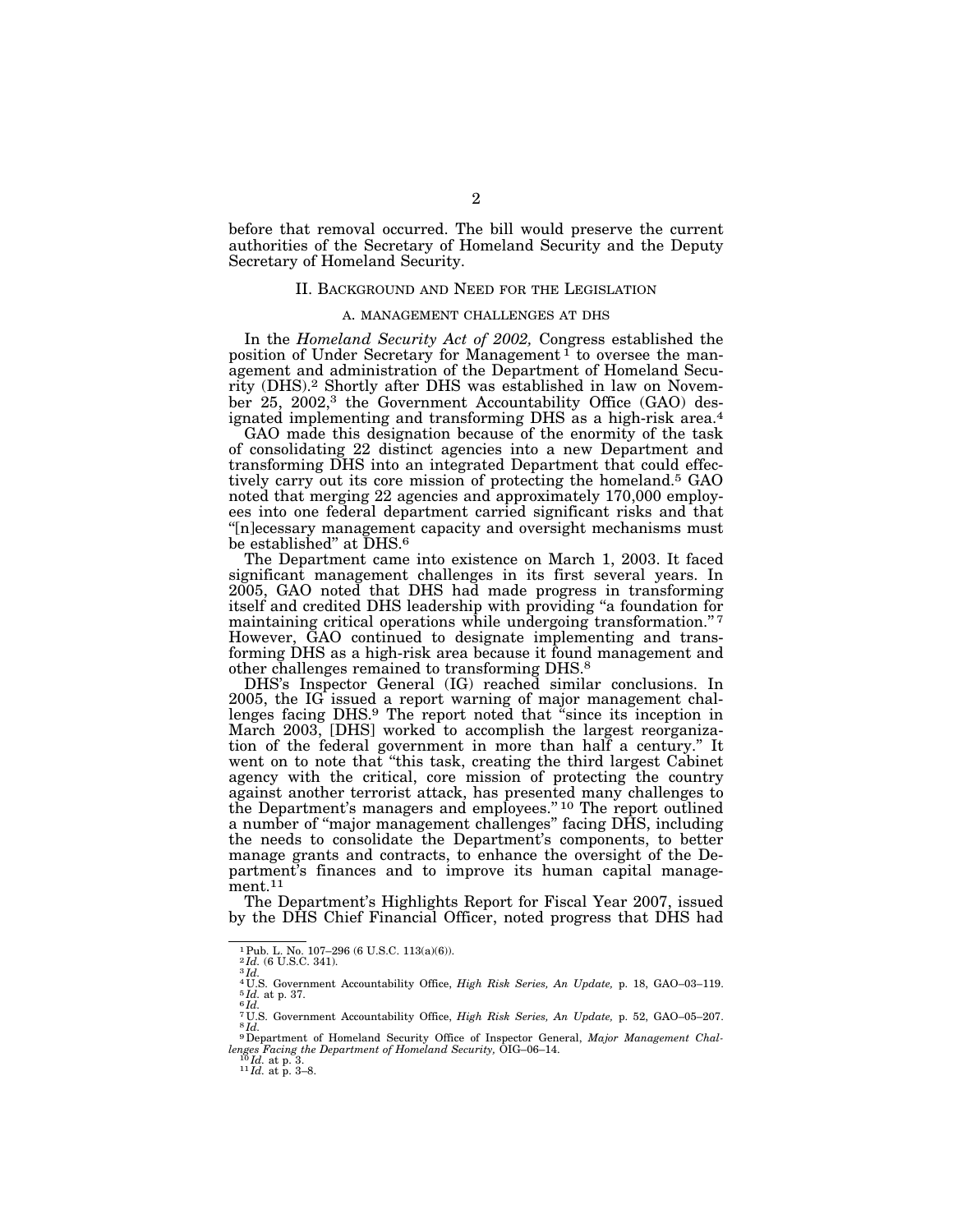made in areas such as human capital management, financial management, and information technology, but concluded that DHS did not achieve its internal performance goals for the Department's management related to providing ''comprehensive leadership, oversight, and support to all Components" and improving "the efficiency and effectiveness of [DHS] and its business and management services.'' 12 The report also acknowledged that DHS did not improve its scores on the President's Management Agenda,<sup>13</sup> *a strategy announced in 2001 to improve the management of the federal government.*14

In its 2007 update to its high-risk list, GAO recognized DHS' progress in transforming disparate agencies into a single department, citing progress made to improve "cargo, transportation, and border security; Coast Guard management; disaster preparedness; and immigration services."<sup>15</sup> But GAO also found that DHS continued to face programmatic and partnering challenges, and continued its designation of implementing and transforming DHS as a highrisk area.16

In January 2007 the Homeland Security Advisory Council's Culture Task Force released a report that articulated other concerns about DHS management.17 The report noted that while DHS leadership had made ''solid strides in achieving its Herculean task'' of establishing the Department and carrying out "one of the most daunting assignments in the history of the U.S. government,'' the Department still faced numerous persisting organizational and cultural challenges."<sup>18</sup> The report noted that "[s]uccess of nearly every large, diverse and geographically dispersed organization requires alignment around a . . . common management process, and common leadership expectations'', and challenged the leadership of DHS to establish a clear management model.<sup>19</sup>

Recognizing DHS's management challenges, Congress in 2007 amended the Homeland Security Act to clarify that the role and responsibilities of the DHS Under Secretary for Management include serving as the Chief Management Officer at DHS and principal advisor to the Secretary of Homeland Security on the management of DHS.20 Congress also made the DHS Under Secretary for Management responsible for strategic management and annual performance planning, identification and tracking of performance measures, and the management integration and transformation process in support of DHS operations and programs.21 The 2007 amendments also established managerial and leadership qualifications for

<sup>&</sup>lt;sup>12</sup> Department of Homeland Security, *Highlights Report, Fiscal Year 2007* at p. 38, *available* at *http://www.dhs.gov/xlibrary/assets/cfo*\_highlightsfy2007.pdf.<br><sup>13</sup>*Id.*<br><sup>14</sup>*http://www.whitehouse.gov/omb/rewrite/budi* 

gressional Research Service, The President's Management Agenda: A Brief Introduction, p. 1,<br>RS21416, which explains that the President's Management Agenda was announced in August<br>2001 with the stated purpose of "improving

government" through five government-wide initiatives.<br>  $^{15}$ U.S. Government Accountability Office, High Risk Series, An Update, p. 45, GAO–07–310.<br>  $^{16}$ Id.<br>  $^{17}$ Homeland Security Advisory Council, *Report of the Home* 

<sup>18</sup>*Id.* at p. 8.<br>
<sup>19</sup>*Id.* at p. 3.<br>
<sup>20</sup>Pub. L. No. 110–53 (6 U.S.C. 341(a)).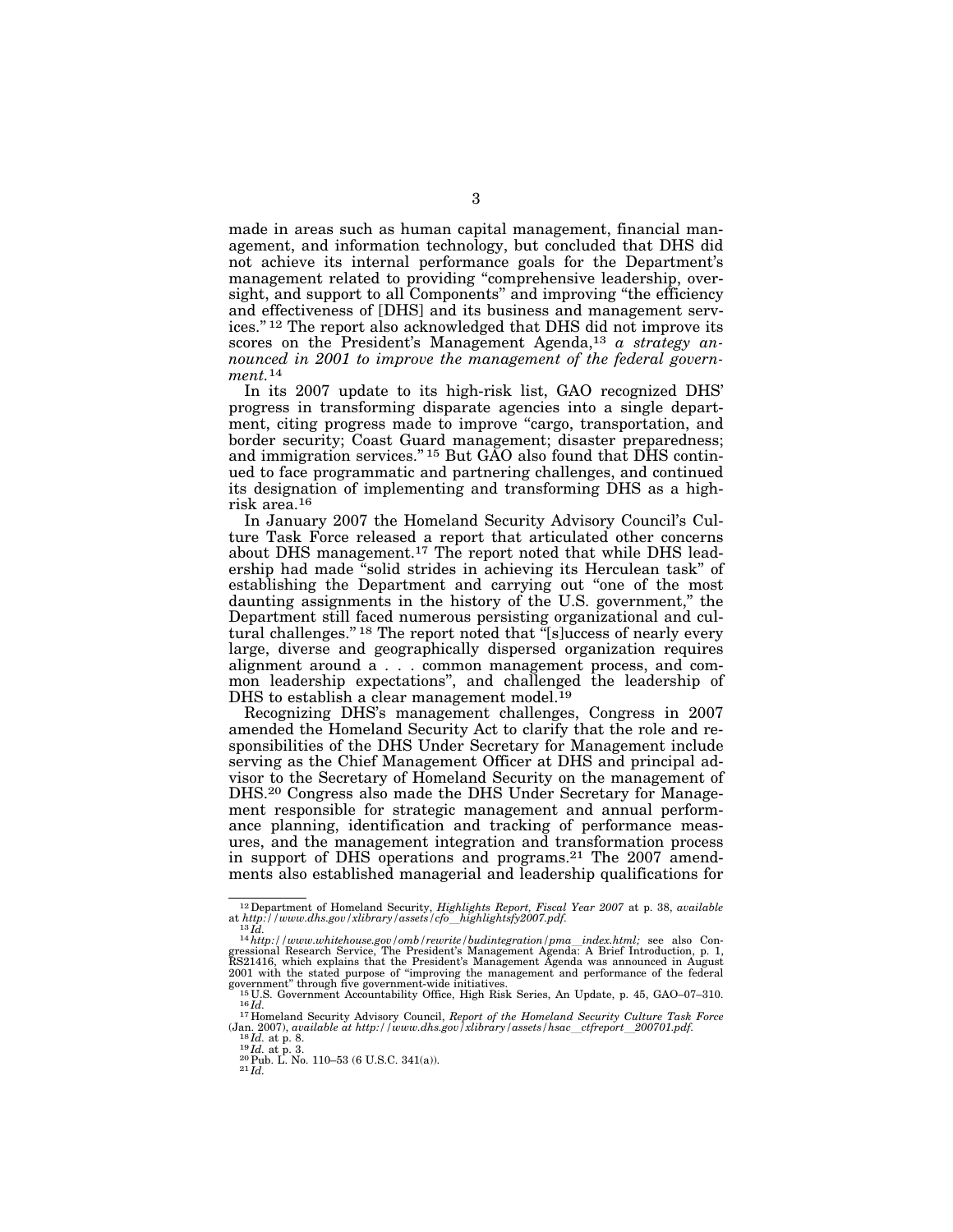the DHS Under Secretary for Management 22 and increased the pay scale for that Under Secretary.23

Since enactment of these amendments to the Homeland Security Act, the Department has made progress to improve its management but continues to face significant management challenges in a number of areas.

The DHS Inspector General again reported on management challenges facing DHS in 2008.<sup>24</sup> That report noted DHS's progress towards accomplishing an effective reorganization and detailed fewer management challenges than prior reports, but it also found that DHS ''has much to do to establish a cohesive, efficient, and effective organization."<sup>25</sup> Further, the report identified acquisition management, grants management, and financial management as continuing ''major management challenges'' at DHS.26

In January 2009, GAO continued its designation of ''Implementing and Transforming the Department of Homeland Security'' on its high-risk list. GAO acknowledged that DHS had made progress in the previous two years, including the development of an ''Integrated Strategy for High Risk Management,'' the production of corrective action plans to address management challenges, and strengthened management functions.27 But also GAO noted a variety of ''management, programmatic, and partnering challenges'' that remain at DHS, and found that the Integrated Strategy for High Risk Management ''lacks details for the transformation of DHS and integration of its management functions."<sup>28</sup> Therefore, GAO recommended that DHS continue to make efforts to improve its management functions.29

### B. ADDRESSING DHS'S MANAGEMENT CHALLENGES

S. 872 would address the continuing management challenges at DHS by elevating the Under Secretary for Management position to a Deputy Secretary of Homeland Security for Management position and by giving the occupant of the position a five-year term in order to provide management continuity at DHS during times of transition.

At a hearing last Congress before the Subcommittee on Oversight of Government Management, the Federal Workforce, and the District of Columbia, then Comptroller-General David Walker testified that a Deputy Secretary of Homeland Security for Management would be preferable to the current structure at DHS,<sup>30</sup> and he advocated for "a full-time and senior-level" chief management officer

<sup>22</sup> *Id.* (6 U.S.C. 341(c)). 23 *Id.* (5 U.S.C. 5313). 24Department of Homeland Security Office of Inspector General, *Major Management Chal-*

Lenges Facing the Department of Homeland Security, OIG-08-11.<br>
<sup>25</sup>Id. at p. 1.<br>
<sup>26</sup>Id. Covernment Accountability Office, *High Risk Series, An Update*, GAO-09-271, p. 49.<br>
<sup>27</sup>U.S. Government Accountability Office, *Hig* aging the Department of Homeland Security: A Status Report on Reform Efforts by the Under Secretary for Management (S. Hrg. 110–238), p. 12, May 10, 2007.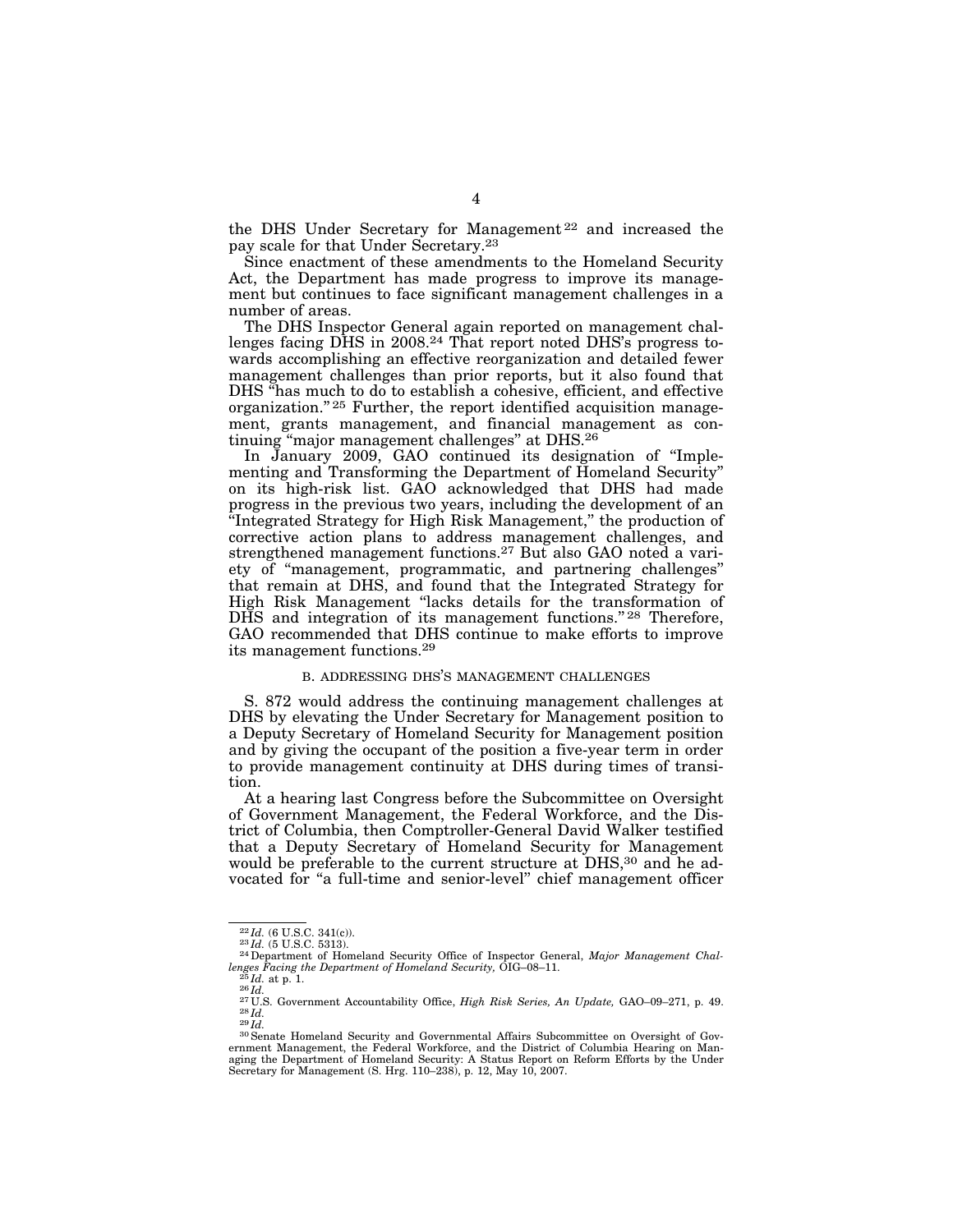at DHS "with a term appointment of at least 5 to 7 years"<sup>31</sup> to help maintain leadership continuity at DHS.32

In his written testimony, Mr. Walker based his support for this change on a 2002 GAO roundtable of government leaders and management experts<sup>33</sup> at which there was general agreement that management weaknesses are sometimes so deeply entrenched and long standing that they require years of sustained attention and continuity to resolve.<sup>34</sup> At the roundtable, a former GAO worker noted that successful management changes in large organizations suggest that it can often take five to seven years to fully implement new management initiatives and transform cultures.35

In addition to citing GAO's earlier roundtable, Mr. Walker based his support for a term appointment for DHS' chief management officer on DHS' continued lack of ''a dedicated team with the authority and responsibility to help develop and implement'' a comprehensive management integration strategy, and he advised that providing a term appointment for DHS' chief management officer ''would provide the elevated senior leadership and concerted and long-term attention required to marshal'' that effort.36 Mr. Walker identified a number of benefits associated with establishing a five to seven year term appointment for DHS' chief management officer, including instilling long-term focus and avoiding the high turnover rates associated with political appointees that "can make it difficult" to follow through with organizational transformation because of the length of time often needed to provide meaningful and sustainable results.'' 37

#### III. LEGISLATIVE HISTORY

On April 23, 2009, S. 872 was introduced by Senator Voinovich and was referred to the Committee on Homeland Security and Governmental Affairs. Senators Akaka, Carper, and Levin are cosponsors of the legislation.

On July 29, 2009, the Committee on Homeland Security and Governmental Affairs ordered S. 872, as amended by the Lieberman-Voinovich amendment, reported favorably by voice vote. The Lieberman-Voinovich amendment clarifies that if an individual has been appointed as the DHS Under Secretary for Management by and with the advice and consent of the Senate on or before the date of enactment of S. 872, that individual shall assume the title of Deputy Secretary of Homeland Security for Management and his or her term shall begin on the date of enactment of S. 872. The members present were Chairman Lieberman, Senators Akaka, Carper, Pryor, Landrieu, McCaskill, and Burris; Ranking Minority Member Collins; Senators Coburn and Voinovich.

<sup>31</sup> U.S. Government Accountability Office, *Organizational Transformation, Implementing Chief Operating Officer/Chief Management Officer Positions in Federal Agencies,* GAO–08–322T, p. 7,

Dec. 13, 2007.<br>
<sup>32</sup>Id. at p. 10.<br>
<sup>32</sup>Id. at p. 3.<br>
<sup>33</sup>Id. at p. 3.<br>
<sup>34</sup>U.S. Government Accountability Office, *Highlights of a GAO Roundtable, The Chief Oper-*<br> *ding Officer Concept: A Potential Strategy to Address F*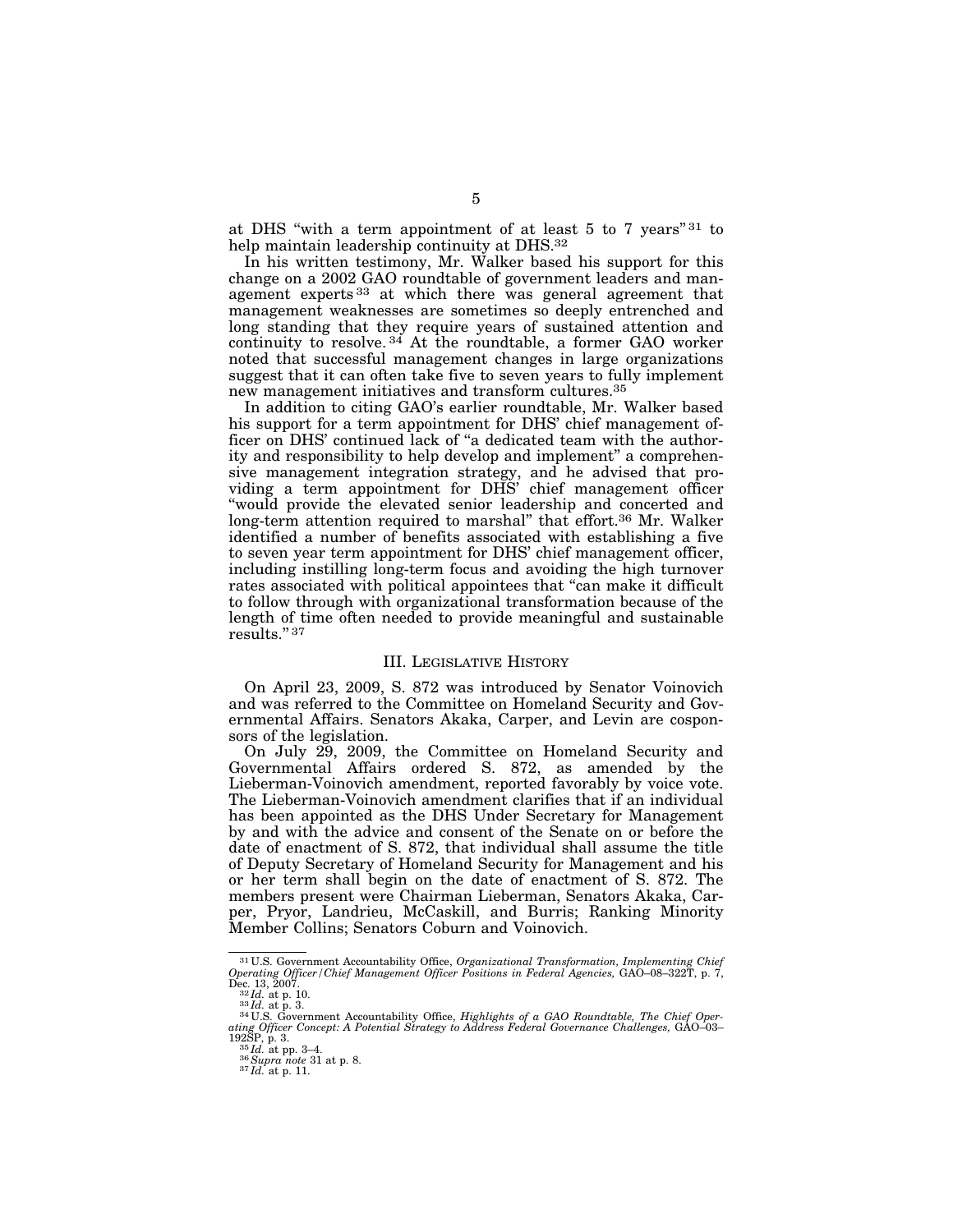### IV. SECTION-BY-SECTION ANALYSIS

### *Section 1. Short title*

This section establishes the title of the act as the ''Effective Homeland Security Management Act of 2009.''

## *Section 2. Deputy Secretary of Homeland Security for Management*

This section amends Section 103 of the *Homeland Security Act of 2002* (6 U.S.C. 113) by changing the heading of section 103(a) from ''Deputy Secretary; Under Secretaries'' to ''Deputy Secretaries; Under Secretaries'' striking the reference to ''An Under Secretary for Management'' in section 103(a)(6); redesignating sections 103(a)(2)–(5) as sections 103(a)(3)–(6); striking section  $103(a)(1)$ and replacing it with ''A Deputy Secretary of Homeland Security;'' and inserting a new section  $103(a)(2)$  to reference "A Deputy Secretary of Homeland Security for Management.''

Additionally, this section amends the *Homeland Security Act of 2002* by inserting a new section 103(g), which clarifies the order of succession at DHS in the event of vacancies. Specifically, the new section 103(g) makes clear that in the event of a vacancy, absence, or disability in the office of the Secretary of Homeland Security, the Deputy Secretary of Homeland Security may temporarily perform the functions and duties of the Secretary of Homeland Security unless the President directs otherwise, and that when neither the Secretary of Homeland Security nor the Deputy Secretary of Homeland Security is available to exercise the duties of the office of the Secretary of Homeland Security, the Deputy Secretary of Homeland Security for Management shall perform those duties. In addition, the new section 103(g) provides that in the event of a vacancy, absence, or disability in the office of the Deputy Secretary of Homeland Security, the Deputy Secretary of Homeland Security for Management may exercise the duties of the Deputy Secretary of Homeland Security. Section 103(g) leaves further order of succession to the Secretary of Homeland Security's discretion.

This section also amends section 701 of the *Homeland Security Act of 2002* (6 U.S.C. 341) by changing the section heading from ''Under Secretary for Management'' to ''Deputy Secretary of Homeland Security for Management,'' and by replacing ''Under Secretary for Management'' with ''Deputy Secretary of Homeland Security for Management'' each place it appears in section 701.

Section 701(c) of the *Homeland Security Act of 2002* is also amended in this section by changing the subsection heading of ''Appointment and Evaluation'' to ''Appointment, Evaluation, and Reappointment.'' In addition to making technical changes, this section adds a new section  $701(c)(4)$  that provides that the Deputy Secretary of Homeland Security for Management shall generally serve a five-year term, but that the President may remove the Deputy Secretary of Homeland Security for Management if the President determines that the Deputy Secretary of Homeland Security for Management's performance is unsatisfactory and communicates the reasons for the Deputy Secretary of Homeland Security for Management's removal to Congress before that removal occurs. A new section  $701(c)(5)$  is also added to allow the President to reappoint the Deputy Secretary of Homeland Security for Management for a second five-year term, by and with the advice and consent of the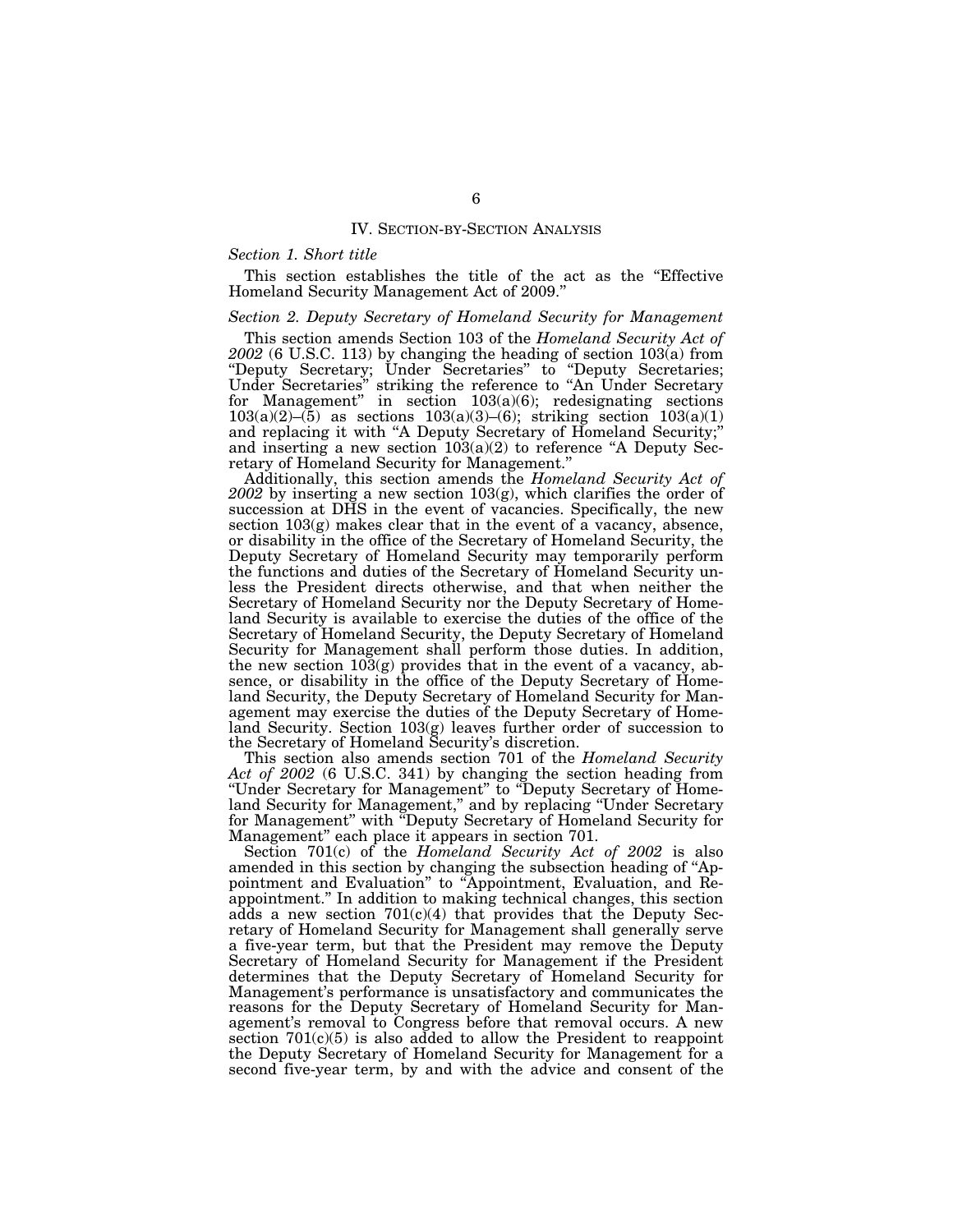Senate, if the Deputy Secretary of Homeland Security for Management has received satisfactory annual performance evaluations from the Secretary of Homeland Security for the three most recent years. The Committee believes that a five-year term is necessary to ensure continuity of leadership at DHS' management directorate and to provide the long-term, continued focus necessary to fully implement DHS' management functions. The Committee does not anticipate that an Administration would use the five-year term in an attempt to impact or influence the policies of future Administrations and notes that such attempts, or significant policy disagreements between the Deputy Secretary for Management and the Secretary or the President that cause the President to determine that the Deputy Secretary for Management's performance is unsatisfactory, could be grounds for removal under this subsection if the President communicates the reasons for the Deputy Secretary for Management's removal to Congress before that removal occurs.

This section also clarifies that any reference to the DHS Under Secretary for Management in any Federal law, Executive order, rule, regulation, delegation of authority or other document shall be deemed a reference to the Deputy Secretary of Homeland Security for Management.

Further, this section clarifies that if an individual has been appointed as DHS Under Secretary for Management, by and with the advice and consent of the Senate, and is serving in that position when S. 872 is enacted, that individual shall become the Deputy Secretary of Homeland Security for Management, and that individual's five-year term shall begin on the date of enactment of S. 872.

Lastly, this section makes technical and conforming amendments by changing the reference in section 702(a) of the *Homeland Security Act of 2002* (6 U.S.C. 342(a)) from ''Under Secretary for Management" to "Deputy Secretary of Homeland Security for Management;'' changing the reference in the table of contents in section 1(b) of the *Homeland Security Act of 2002* from ''Under Secretary for Management'' to ''Deputy Secretary of Homeland Security for Management;'' and changing the reference in 5 U.S.C. 5313 from ''Under Secretary of Homeland Security for Management'' to ''Deputy Secretary of Homeland Security for Management.''

#### V. EVALUATION OF REGULATORY IMPACT

Pursuant to the requirement of paragraph  $11(b)(1)$  of rule XXVI of the Standing Rules of the Senate, the Committee has considered the regulatory impact of this bill. The Congressional Budget Office (CBO) states that there are no intergovernmental or private-sector mandates as defined in the Unfunded Mandates Reform Act and no costs on State, local, or tribal governments. The legislation contains no other regulatory impact.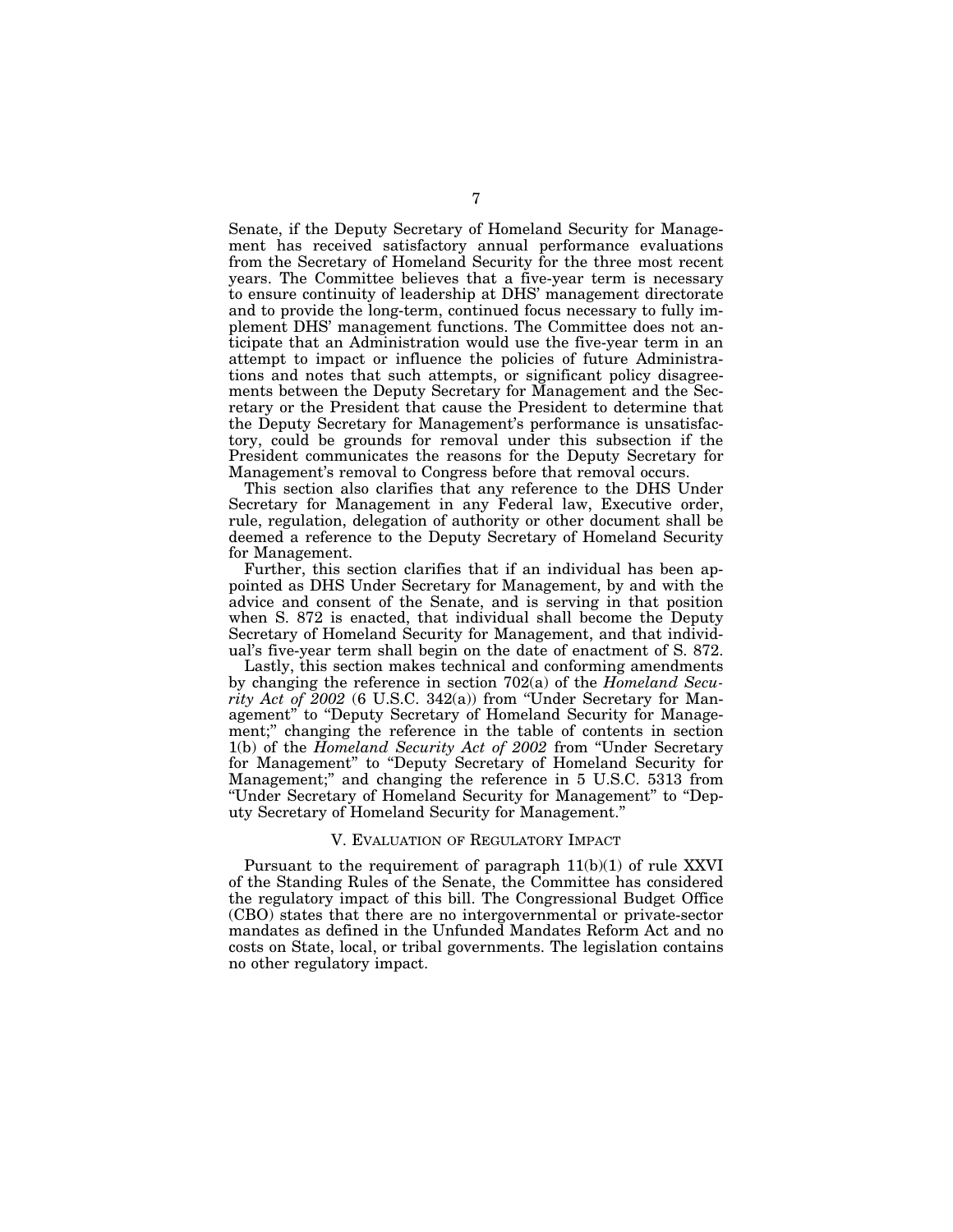AUGUST 7, 2009.

Hon. JOSEPH I. LIEBERMAN, *Chairman, Committee on Homeland Security and Governmental Affairs, U.S. Senate, Washington, DC.* 

DEAR MR. CHAIRMAN: The Congressional Budget Office has prepared the enclosed cost estimate for S. 872, the Effective Homeland Security Management Act of 2009.

If you wish further details on this estimate, we will be pleased to provide them. The CBO staff contact is Mark Grabowicz.

Sincerely,

#### DOUGLAS W. ELMENDORF.

Enclosure.

### *S. 872—Effective Homeland Security Management Act of 2009*

S. 872 would make several changes to laws relating to the management of the Department of Homeland Security (DHS). In particular, the bill would elevate the position of Under Secretary of Management to Deputy Secretary of Homeland Security for Management.

Because that proposed change would not affect the salary of that individual, CBO estimates that implementing S. 872 would not directly affect federal costs. However, the bill could lead to changes such as providing personal security for the new deputy secretary that could increase costs. Although CBO has no basis for anticipating such changes, we estimate that additional spending for such activities could range from negligible amounts to a few million dollars annually to provide full-time security coverage, subject to appropriation of the necessary funds. Enacting the bill would not affect revenues or direct spending.

S. 872 contains no intergovernmental or private-sector mandates as defined in the Unfunded Mandates Reform Act and would not affect the budgets of state, local, or tribal governments.

The CBO staff contact for this estimate is Mark Grabowicz. This estimate was approved by Theresa Gullo, Deputy Assistant Director for Budget Analysis.

## VII. CHANGES IN EXISTING LAW MADE BY THE BILL, AS REPORTED

In compliance with paragraph 12 of rule XXVI of the Standing Rules of the Senate, the following changes in existing law made by the bill, as reported, are shown as follows: (existing law proposed to be omitted is enclosed in black brackets, new matter is printed in italic, existing law in which no change is proposed is shown in roman):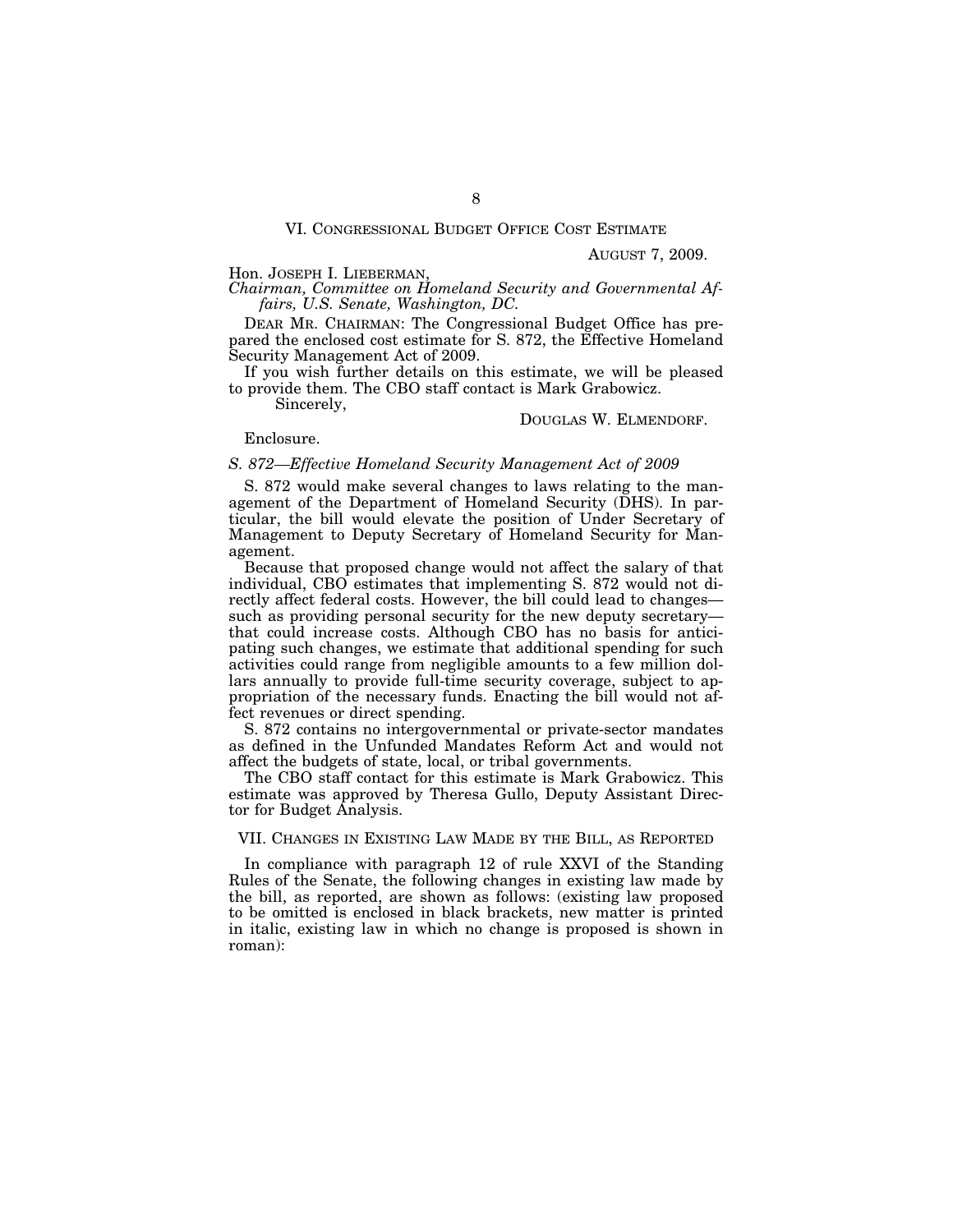# **UNITED STATES CODE**

# **TITLE 5. GOVERNMENT ORGANIZATION AND EMPLOYEES**

# **PART III. EMPLOYEES**

## **Subpart D. Pay and Allowances**

# **CHAPTER 53. PAY RATES AND SYSTEMS**

# **Subchapter II. Executive Schedule Pay Rates**  \* \* \* \* \* \* \*

#### **SEC. 5313. POSITIONS AT LEVEL II.**

\* \* \* \* \* \* \* [Under Secretary of Homeland Security for Management.] Dep*uty Secretary of Homeland Security for Management.* 

\* \* \* \* \* \* \*

# **TITLE 6. DOMESTIC SECURITY**

\* \* \* \* \* \* \*

## **TABLE OF CONTENTS**

\* \* \* \* \* \* \* [Sec. 701. Under Secretary for Management.] Sec. 701. Deputy Secretary of Home*land Security for Management.* 

\* \* \* \* \* \* \*

# **CHAPTER 1. HOMELAND SECURITY ORGANIZATION**

## **Subchapter I. Department of Homeland Security**

## **SEC. 113. OTHER OFFICERS.**

(a) **[Deputy Secretary]** *Deputy Secretaries*; Under Secretaries.— There are the following officers, appointed by the President, by and with the advice and consent of the Senate:

 $(1)$  A Deputy Secretary of Homeland Security, who shall be the Secretary's first assistant for purposes of subchapter III of chapter 33 of title  $5.$ ]

*(1) A Deputy Secretary of Homeland Security.* 

*(2) A Deputy Secretary of Homeland Security for Management.* 

 $[(2)]$  (3) An Under Secretary for Science and Technology.

[(3)] (4) An Under Secretary for Border and Transportation Security.

 $[(4)]$ <sup> $(5)$ </sup> An Administrator of the Federal Emergency Management Agency.

 $(5)$  (6) A Director of the Bureau of Citizenship and Immigration Services.

 $(6)$  An Under Secretary for Management.

(7) A Director of the Office of Counternarcotics Enforcement.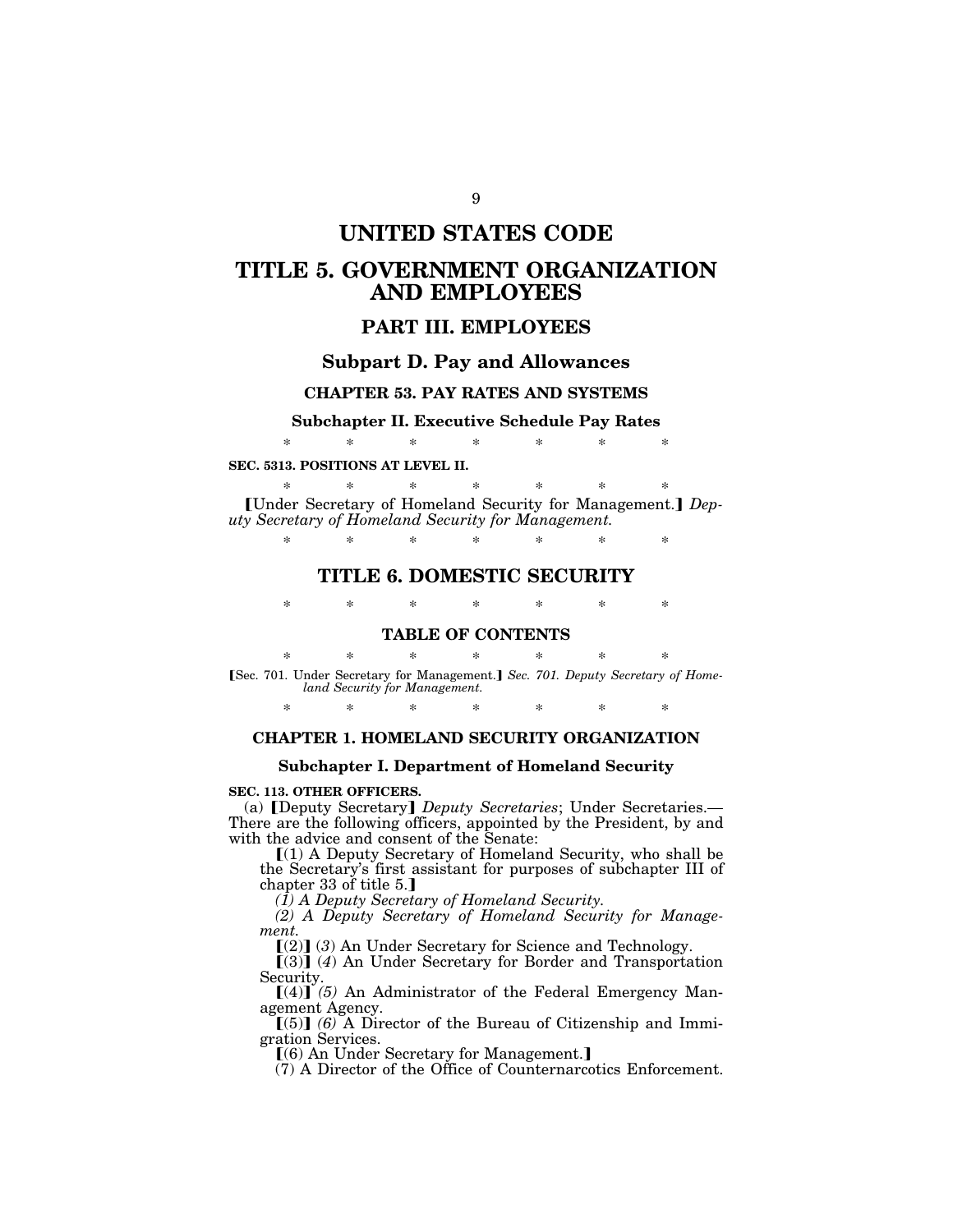(8) An Under Secretary responsible for overseeing critical infrastructure protection, cybersecurity, and other related programs of the Department.

(9) Not more than 12 Assistant Secretaries.

(10) A General Counsel, who shall be the chief legal officer of the Department.

\* \* \* \* \* \* \* *(g) VACANCIES.—* 

*(1) VACANCY IN OFFICE OF SECRETARY.—* 

*(A) DEPUTY SECRETARY.—In case of a vacancy in the office of the Secretary, or of the absence or disability of the Secretary, the Deputy Secretary of Homeland Security may exercise all the duties of that office, and for the purpose of section 3345 of title 5, United States Code, the Deputy Secretary of Homeland Security is the first assistant to the Secretary.* 

*(B) DEPUTY SECRETARY FOR MANAGEMENT.—When by reason of absence, disability, or vacancy in office, neither the Secretary nor the Deputy Secretary of Homeland Security is available to exercise the duties of the office of the Secretary, the Deputy Secretary of Homeland Security for Management shall act as Secretary.* 

*(2) VACANCY IN OFFICE OF DEPUTY SECRETARY.—In the case of a vacancy in the office of the Deputy Secretary of Homeland Security, or of the absence or disability of the Deputy Secretary of Homeland Security, the Deputy Secretary of Homeland Security for Management may exercise all the duties of that office.* 

*(3) FURTHER ORDER OF SUCCESSION.—The Secretary may designate such other officers of the Department in further order of succession to act as Secretary.* 

\* \* \* \* \* \* \*

### **Subchapter VII. Management**

### **SEC. 341. [UNDER SECRETARY] DEPUTY SECRETARY OF HOMELAND** *SECURITY* **FOR MANAGEMENT.**

(a) IN GENERAL.-The [Under Secretary for Management] Dep*uty Secretary of Homeland Security for Management* shall serve as the Chief Management Officer and principal advisor to the Secretary on matters related to the management of the Department, including management integration and transformation in support of homeland security operations and programs. The Secretary, acting through the [Under Secretary for Management] *Deputy Secretary of Homeland Security for Management*, shall be responsible for the management and administration of the Department, including the following:

(1) The budget, appropriations, expenditures of funds, accounting, and finance.

(2) Procurement.

(3) Human resources and personnel.

(4) Information technology and communications systems.

(5) Facilities, property, equipment, and other material resources.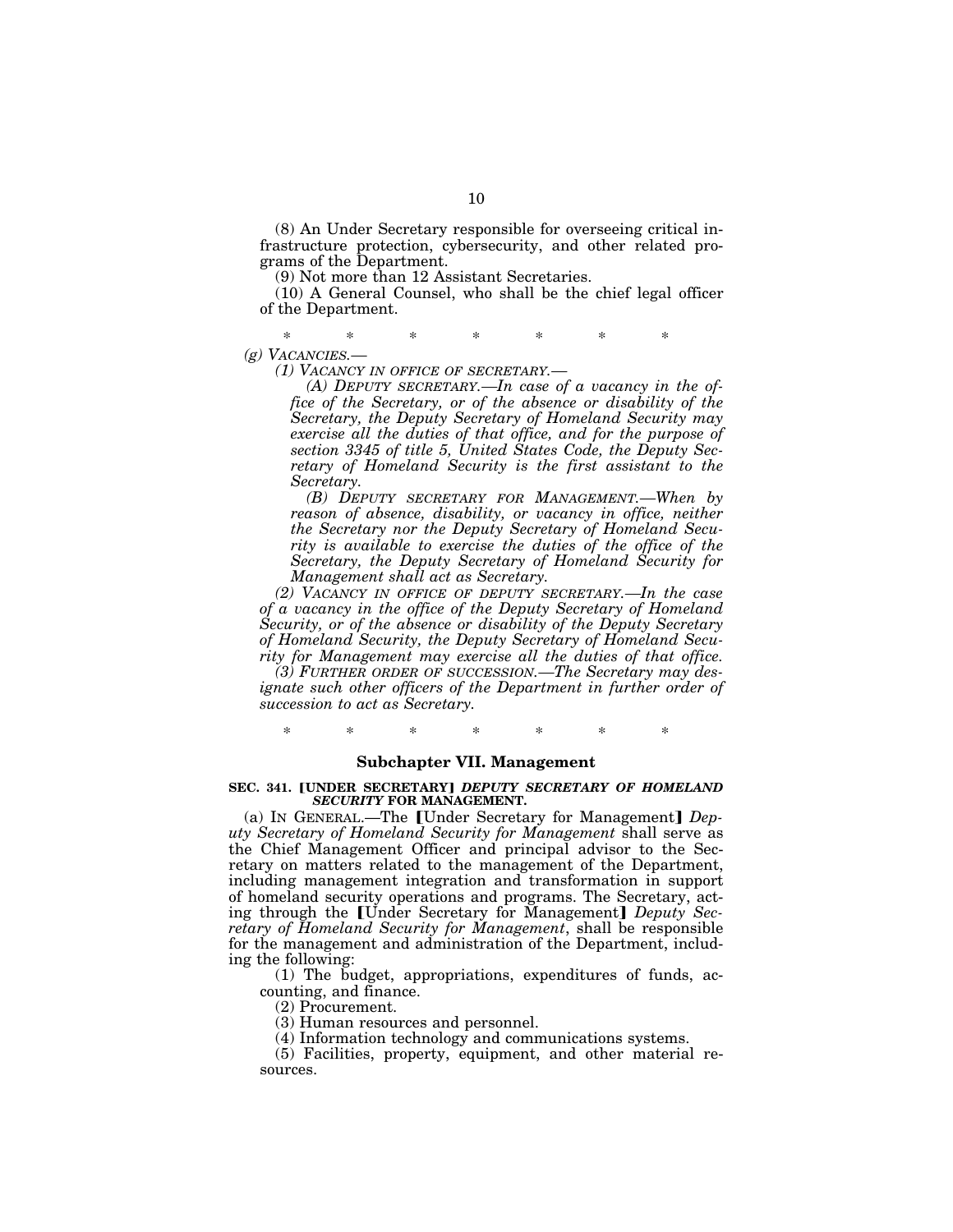(6) Security for personnel, information technology and communications systems, facilities, property, equipment, and other material resources.

(7) Strategic management planning and annual performance planning and identification and tracking of performance measures relating to the responsibilities of the Department.

(8) Grants and other assistance management programs.

(9) The management integration and transformation process, as well as the transition process, to ensure an efficient and orderly consolidation of functions and personnel in the Department and transition, including—

(A) the development of a management integration strategy for the Department, and (B) before December 1 of any year in which a Presidential election is held, the development of a transition and succession plan, to be made available to the incoming Secretary and [Under Secretary for Management] *Deputy Secretary of Homeland Security for Management*, to guide the transition of management functions to a new Administration.

(10) The conduct of internal audits and management analyses of the programs and activities of the Department.

(11) Any other management duties that the Secretary may designate.<br>(b) IMMIGRATION.—

 $(1)$  IN GENERAL.—In addition to the responsibilities described in subsection (a) of this section, the [Under Secretary for Management] Deputy Secretary of Homeland Security for Manage*ment* shall be responsible for the following:

(A) Maintenance of all immigration statistical information of the Bureau of Border Security and the Bureau of Citizenship and Immigration Services. Such statistical information shall include information and statistics of the type contained in the publication entitled ''Statistical Yearbook of the Immigration and Naturalization Service'' prepared by the Immigration and Naturalization Service (as in effect immediately before the date on which the transfer of functions specified under section 251 of this title takes effect), including region-by-region statistics on the aggregate number of applications and petitions filed by an alien (or filed on behalf of an alien) and denied by such bureau, and the reasons for such denials, disaggregated by category of denial and application or petition type.

(B) Establishment of standards of reliability and validity for immigration statistics collected by such bureaus.

(2) TRANSFER OF FUNCTIONS.—In accordance with subchapter XII of this chapter, there shall be transferred to the [Under] Secretary for Management] *Deputy Secretary of Homeland Security for Management* all functions performed immediately before such transfer occurs by the Statistics Branch of the Office of Policy and Planning of the Immigration and Naturalization Service with respect to the following programs:

(A) The Border Patrol program.

(B) The detention and removal program.

(C) The intelligence program.

(D) The investigations program.